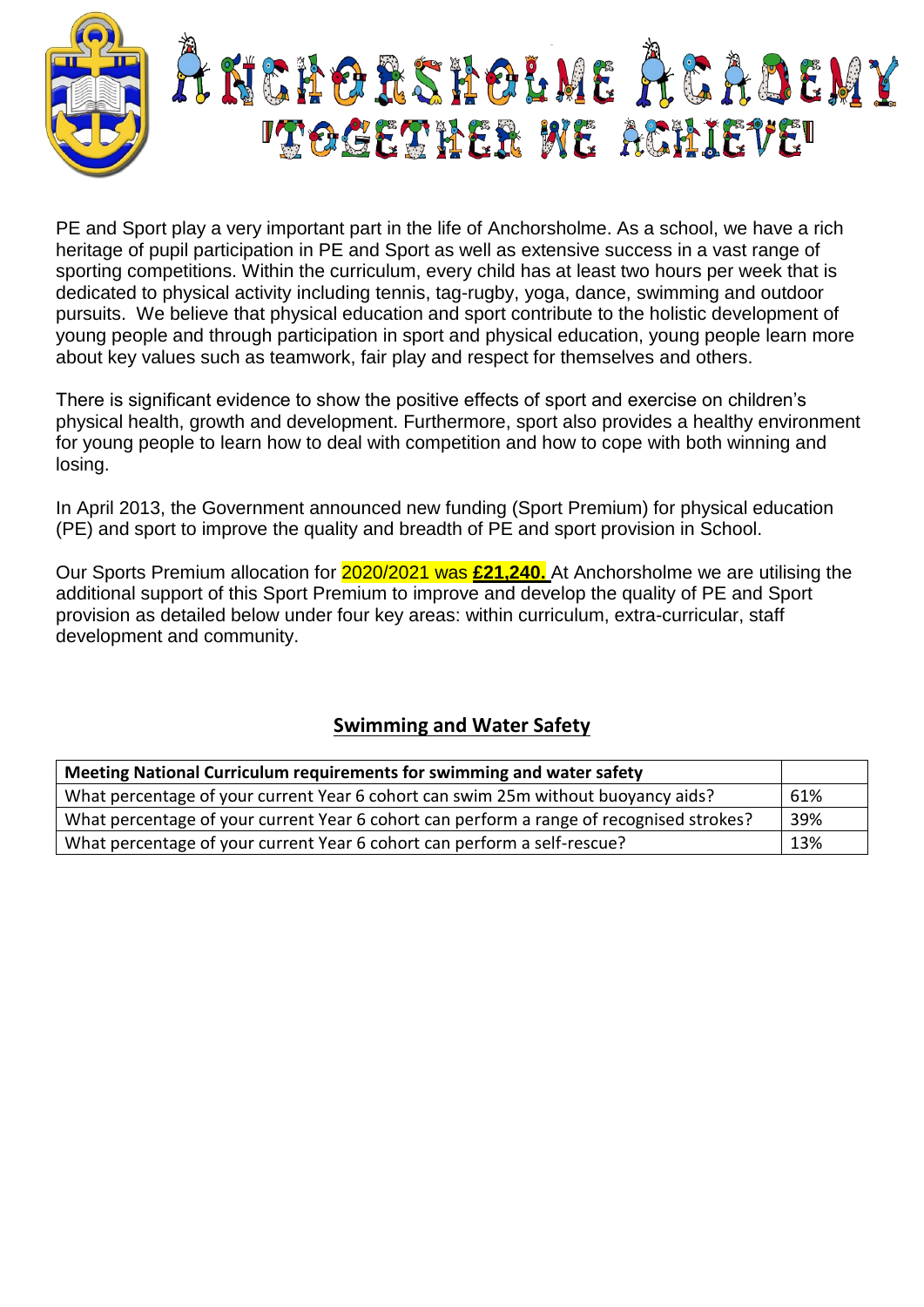## **Proposals 2021/2022** Sports premium allocation - £21,940

The sports premium this year has been created with a clear focus of ensuring all children in the school get an opportunity to participate in: high quality P.E. lessons, which are adequately assessed and intra-school competitions. Furthermore, the interest and love of sport from these events will be developed with our community 'takeovers' if possible given the current pandemic.

| <b>Project</b><br>/service<br>/resource            | <b>Description</b>                                                                                                                                                                                                                                                                                                                                                                                                                                                                                      | <b>Budget</b> | <b>Purpose</b>                                                                                                                                                                                                                                                                                                                                                                                                                    |
|----------------------------------------------------|---------------------------------------------------------------------------------------------------------------------------------------------------------------------------------------------------------------------------------------------------------------------------------------------------------------------------------------------------------------------------------------------------------------------------------------------------------------------------------------------------------|---------------|-----------------------------------------------------------------------------------------------------------------------------------------------------------------------------------------------------------------------------------------------------------------------------------------------------------------------------------------------------------------------------------------------------------------------------------|
| <b>Specialist</b><br><b>Sports</b><br><b>Coach</b> | Employ a qualified sports coach to work alongside<br>teaching staff. This is to provide ongoing weekly training<br>for staff to expand their competence and confidence in<br>the delivery of PE and Sport. Also, additional lunchtime<br>and after-school sporting activities will be conducted. A<br>provisional timetable is below:<br><b>Autumn 1: Year 1</b><br><b>Autumn 2: Year 2</b><br><b>Spring 1: Year 3</b><br><b>Spring 2: Year 4</b><br><b>Summer 1: Year 5</b><br><b>Summer 2: Year 6</b> | £8,676        | The purpose of this expenditure is to continue our training for<br>staff to expand their competence and confidence in the<br>delivery of PE and Sport. A particular focus of this will be the<br>use of PE Passport for assessment. The specialist coach will<br>be a leader in this assessment and will support staff in this<br>process.<br>They will also provide additional lunchtime and after-school<br>sporting activities |
| <b>PE Teaching</b><br><b>Assistant</b>             | To employ a member of support staff to offer additional<br>support in PE lessons. To work alongside the PE co-<br>ordinator and sports coaches to enhance skills of the<br>pupils in the PE lesson. To achieve above minimum<br>requirements of the curriculum.                                                                                                                                                                                                                                         | £9,776        | The specialist teaching assistant has worked alongside the PE<br>coordinator to provide targeted children with an extra-<br>opportunity to get into being active.                                                                                                                                                                                                                                                                 |
| <b>Football</b><br><b>Membership</b>               | <b>Register with Blackpool Schools Football Association to</b><br>access league and cup competitions for boys and girls<br>from Years 3 to 6.                                                                                                                                                                                                                                                                                                                                                           | £50           | This fee allows all of our football teams to participate in<br>regional competitions.                                                                                                                                                                                                                                                                                                                                             |
| <b>P.E.</b><br><b>Passport</b>                     | A PE scheme of work and assessment tool.                                                                                                                                                                                                                                                                                                                                                                                                                                                                | £600          | To create a uniform approach to planning and assessment<br>for P.E.<br>This will be further developed over the coming months but it is<br>hoped that P.E. passport will provide the backbone to P.E.<br>within Anchorsholme Academy.                                                                                                                                                                                              |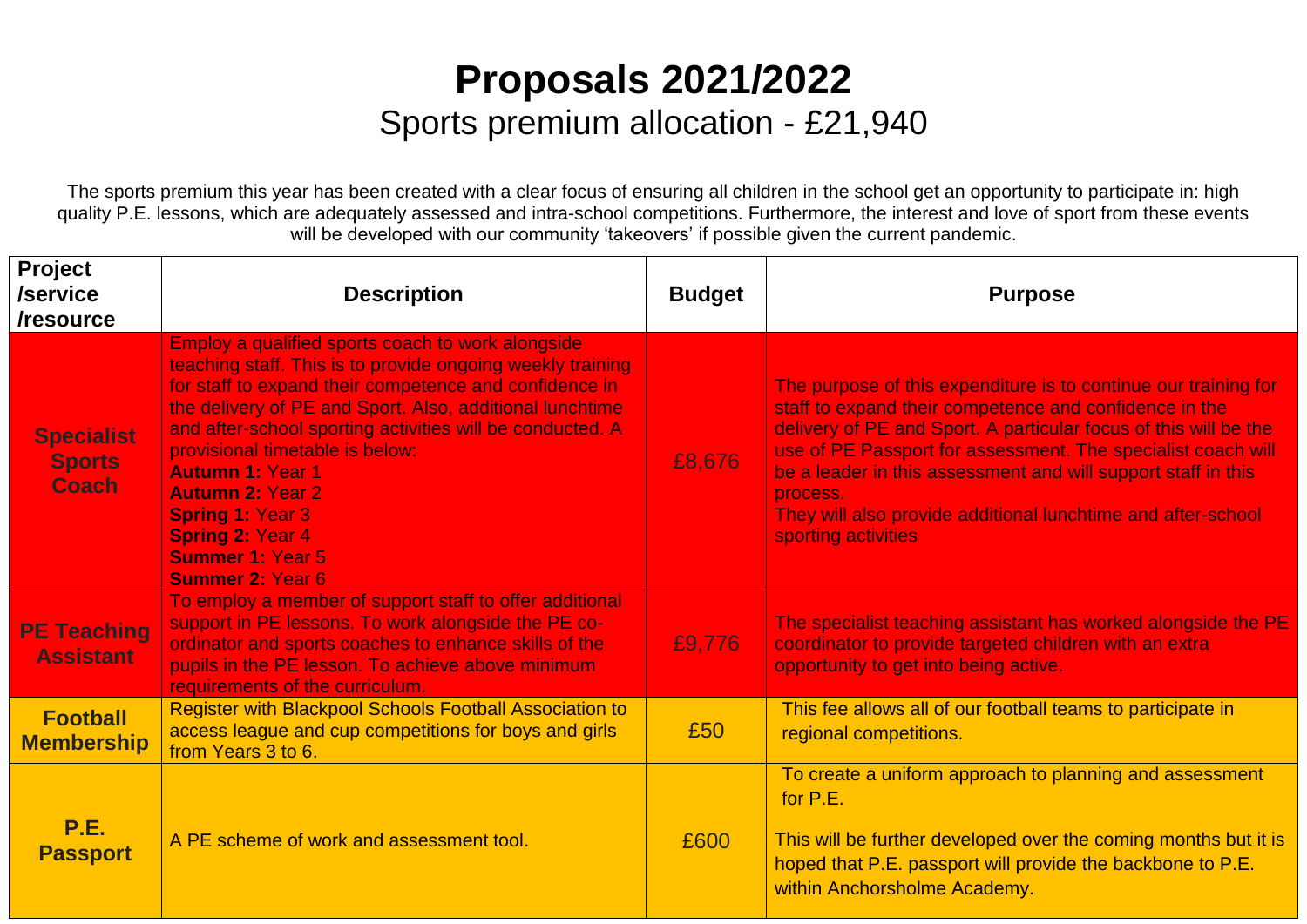| <b>Transport -</b><br><b>Buses and</b><br>coaches<br>+ reserve<br>fund | Coaches to transport all of Year 4 to Fit to Go.<br>Travel hire 'emergency' fund.                                                                                                                                                                                                                                                                                                     | £2,335         | To provide transport for all the Year 4 children to attend the<br>Fit2Go celebration event/competition.<br>As well as this, a reserve fund has been allocated for 'taxi'<br>hire. This will ensure on the occasional time the minibuses<br>are booked out, teams will not miss the opportunity to<br>participate. |
|------------------------------------------------------------------------|---------------------------------------------------------------------------------------------------------------------------------------------------------------------------------------------------------------------------------------------------------------------------------------------------------------------------------------------------------------------------------------|----------------|-------------------------------------------------------------------------------------------------------------------------------------------------------------------------------------------------------------------------------------------------------------------------------------------------------------------|
| <b>Reserves for</b><br>P.E.<br><b>Equipment</b>                        | With new units being introduced and the desire for<br>Anchorsholme to be have the highest quality of P.E.<br>lessons possible, it is essential funds are available to<br>ensure quick, efficient ordering of equipment.<br>Already £800 of this has been spent on hockey sticks, footballs and<br>other equipment to expand and update the resources within school.                   | £2,000         | To ensure the lack of equipment/ ability to replace equipment does<br>not affect the quality of P.E. lessons.                                                                                                                                                                                                     |
| Intra-school<br>competitions                                           | Half-termly competitions which will be run with [house-]<br>teams competing for a trophy which was purchased with<br>this budget.<br><b>Provisional Plan:</b><br><b>Autumn 1: Archery</b><br><b>Autumn 2: Curling</b><br><b>Spring 1: Wheelchair Basketball (£300)</b><br><b>Spring 2: Tag Rugby (£270)</b><br><b>Summer 1: Golf £XXX</b><br><b>Summer 2: Running (cross country)</b> | £1,500<br>£570 | A variety of football, tag-rugby, cross country and other<br>competitions to wider encourage participation of sports within<br>school, by ALL children.<br>The money will be used if necessary to train pupils beforehand,<br>purchase relevant equipment or hire companies to organise the<br>event.             |
| <b>Extra-</b><br>curricular<br>clubs                                   | After-school clubs will be targeted at either training<br>teams for upcoming competitions and/or increasing the<br>interest and awareness in elite competitions by<br>introducing the sport through extra-curricular clubs.                                                                                                                                                           | £600           | Make children aware and excite by real-life events and<br>competitions which are being played in the 'elite' world by offering<br>the children a taste of what that sport is like.                                                                                                                                |
| Yoga                                                                   | A YOGA coach will work with classes in Years 2 and 6<br>around the times of exams. (£800)                                                                                                                                                                                                                                                                                             | £1,290         | This will lead to improved mental health and resilience from<br>the children.                                                                                                                                                                                                                                     |
| <b>Superstars</b><br><b>Club</b>                                       | A club which targets the greater depth children                                                                                                                                                                                                                                                                                                                                       | £300           | Ensuring the talented children of Anchorsholme Academy are<br>given the ability to thrive and develop their skill/ talents.                                                                                                                                                                                       |
|                                                                        |                                                                                                                                                                                                                                                                                                                                                                                       |                |                                                                                                                                                                                                                                                                                                                   |